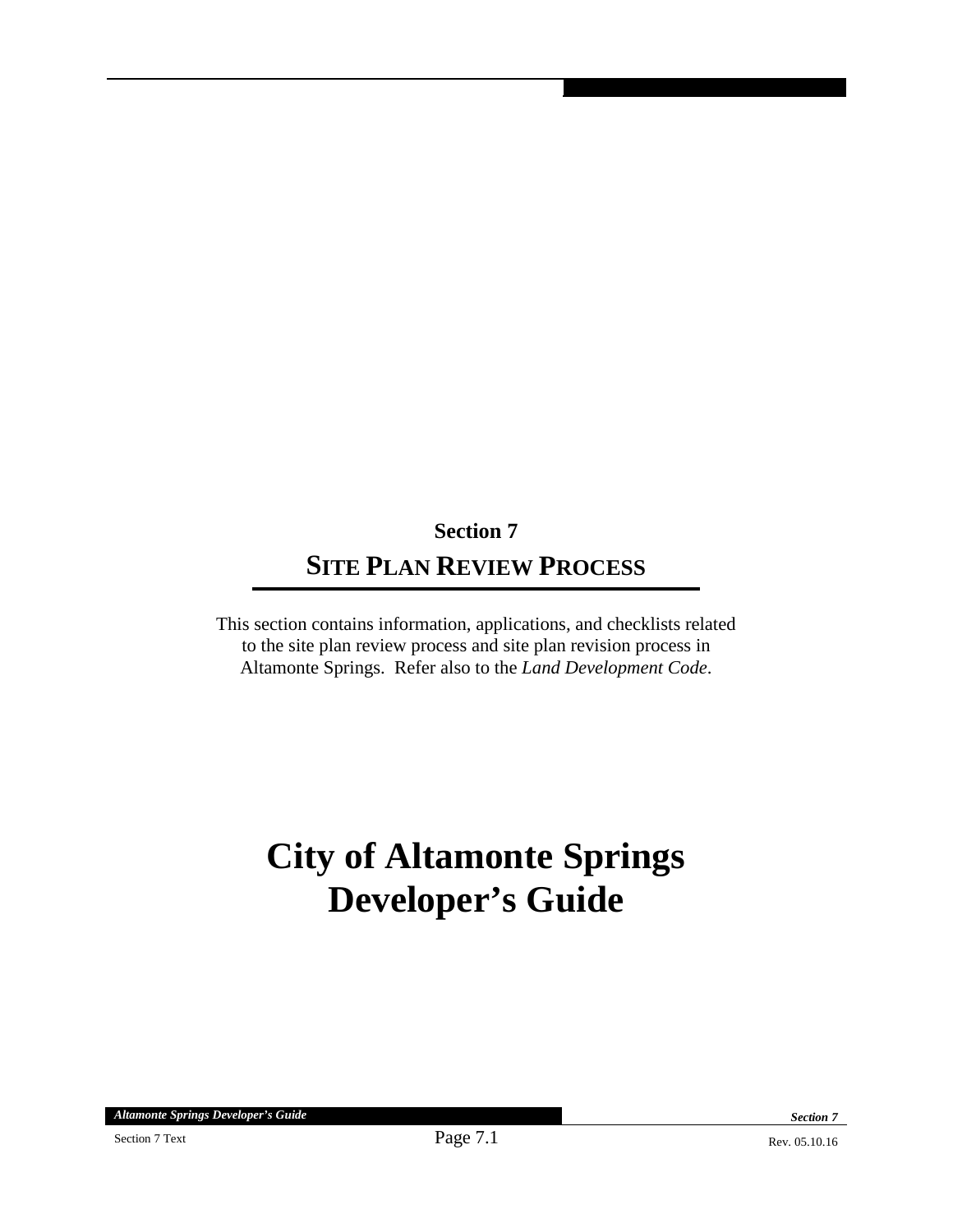### **TABLE OF CONTENTS. SECTION 7. SITE PLAN REVIEW PROCESS.**

### **SECTION NARRATIVE.**

| 7.1  |                                                                                                                                                                                                                                                                                                                                                           |  |  |
|------|-----------------------------------------------------------------------------------------------------------------------------------------------------------------------------------------------------------------------------------------------------------------------------------------------------------------------------------------------------------|--|--|
| 7.2  | 7.2.1<br>Preliminary Plan.<br>Final Plan.<br>7.2.2<br>7.2.3 Combined Preliminary/Final Plan.<br>7.2.4 Supplemental Plan.                                                                                                                                                                                                                                  |  |  |
| 7.3  | 7.3.1<br>Step 1 - Mandatory Pre-application Conference.<br>7.3.2<br>Step 2 - Mobility Solutions Report.<br>Step 3 - Preliminary Plan Sufficiency Review (Optional).<br>7.3.3<br>7.3.4<br>Step 4 - Preliminary Plan Application Submittal.<br>7.3.5<br>Preliminary Plan Review Timeframes.                                                                 |  |  |
| 7.4  | Page 7.10<br>Includes Final Plans, Combined Preliminary/Final Plans, Supplemental<br>Plans, and Final Site Plan Extensions.<br>Step 1 - Mandatory Pre-application Conference.<br>7.4.1<br>7.4.2 Step 2 – Mobility Solutions Report.<br>Step 3 - Final Plan Sufficiency Review (Optional).<br>7.4.3<br>Step 4 - Final Plan Application Submittal.<br>7.4.4 |  |  |
| 7.5  |                                                                                                                                                                                                                                                                                                                                                           |  |  |
| 7.6  |                                                                                                                                                                                                                                                                                                                                                           |  |  |
| 7.7  | 7.7.1 Site Plan Revision Application Review Process.<br>7.7.2 Field Change Process.                                                                                                                                                                                                                                                                       |  |  |
| 7.8  |                                                                                                                                                                                                                                                                                                                                                           |  |  |
| 7.9  |                                                                                                                                                                                                                                                                                                                                                           |  |  |
| 7.10 |                                                                                                                                                                                                                                                                                                                                                           |  |  |
| 7.11 |                                                                                                                                                                                                                                                                                                                                                           |  |  |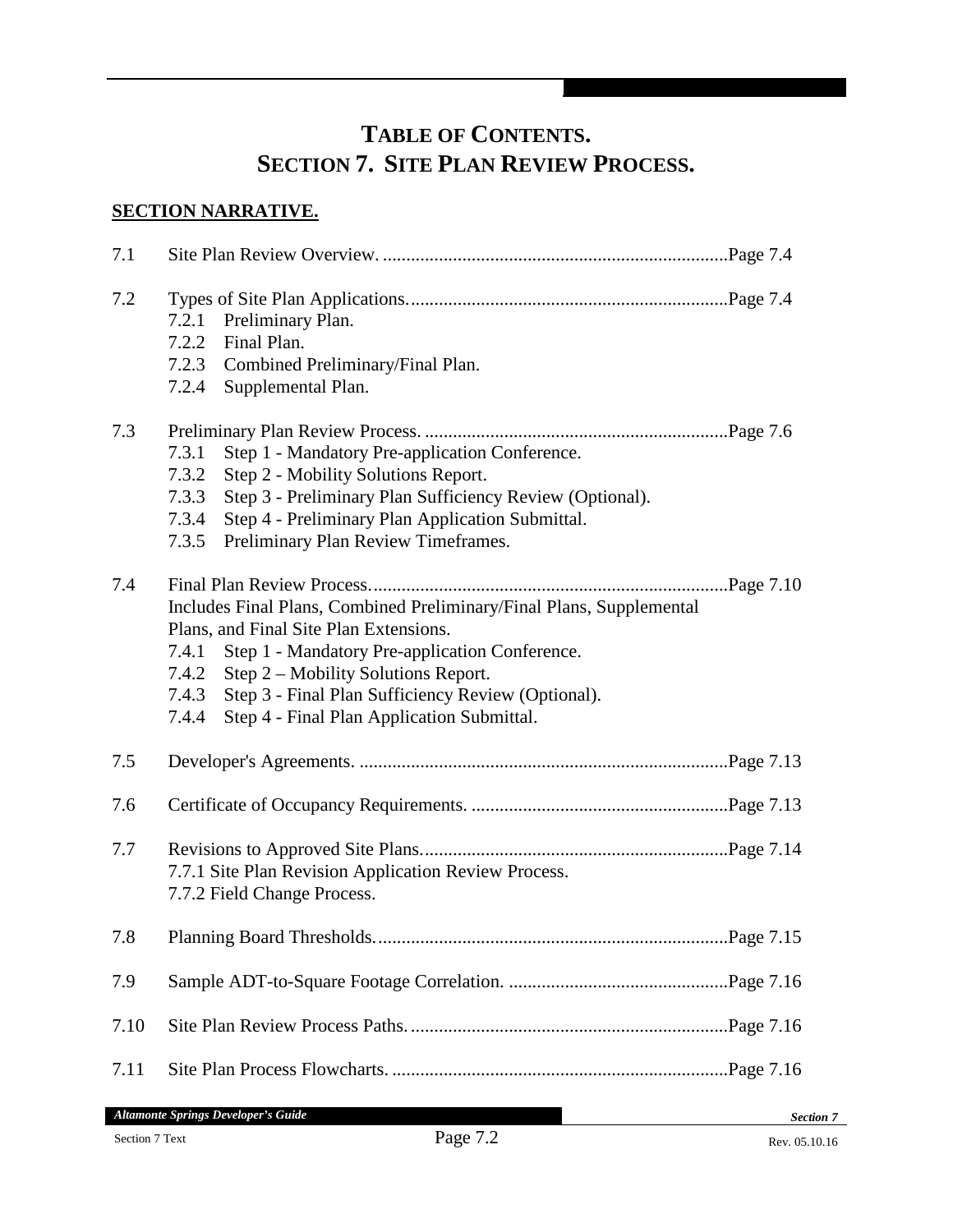#### **DEVELOPMENT FLOWCHARTS.**

Development process flowcharts are located in Section 12 of the Developer's Guide.

#### **APPLICATION FORMS AND CHECKLISTS.**

- 1. Site Plan Review Application.
- 2. Letters of Acknowledgement for the Project Engineer, Landscape Architect, and the Surveyor preparing the as-built construction record drawings.
- 3. Site Plan Revision Application.
- 4. Preliminary and Final Plan Sufficiency Review Checklist.
- 5. Preliminary and Final Plan Review Checklist.
- 6. Field Change Request Form.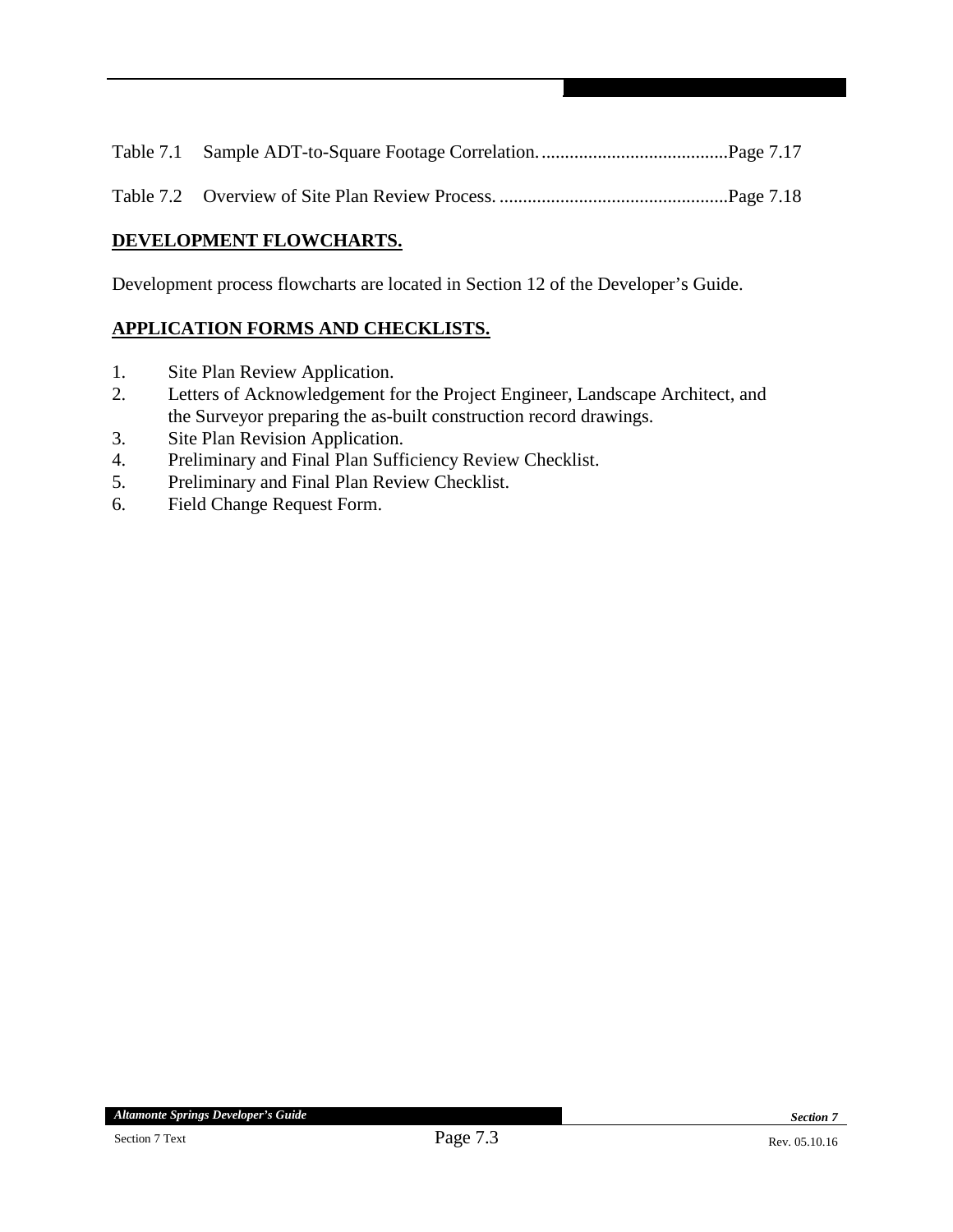## **SECTION 7. SITE PLAN REVIEW PROCESS**.

#### **7.1 SITE PLAN REVIEW OVERVIEW.**

A site plan must be submitted for City review for all new types of construction and land disturbing activities other than those involving one or two-family dwellings. The site plan is required to show the overall scheme of development including all proposed improvements and alterations to the existing site. All site plans must be submitted to the City's Development Review Committee (DRC) for review.

As a Developer or Engineer, you have inherent constraints and deadlines that must be met throughout the course of a development project. The City also has time constraints associated with the review and approval of a development project. This revised or shortened process is summarized below and throughout this section. City staff will strive to meet the timeline featured on this process. In order to provide this service, the City cannot accept incomplete or insufficient information on the application or plan. It is the responsibility of the customer to ensure that appropriate and complete information is submitted to staff. Please take time to review City requirements and the timeline. Working together, City staff and customers can meet the guidelines which have been established for a streamlined process. An abbreviated summary of the City's site plan review process follows. [Refer to LDC Article IV.]

#### **7.2 TYPES OF SITE PLAN APPLICATIONS.**

The City processes the following four types of site plans: Preliminary plans, final plans, combined preliminary/final plans, and supplemental plans.

#### **7.2.1 Preliminary Plan.**

The preliminary plan submittal follows a strict four-week review process and is approved by the Planning Board (total of six weeks overall). Preliminary plan submittal and Planning Board review is required in the following instances:

- If the project will generate over 1,000 Average Daily Trips (ADT's) (or 2,000 ADT's in the Regional Business Center).
- -- If the project is residential, fast food with drive-thru, convenience store, automobile service station, or adult entertainment.
- -- If the project requires a public hearing for a waiver or variance >15%.
- -- If the project requests a development bonus >15%.
- -- If so directed by the Growth Management Director.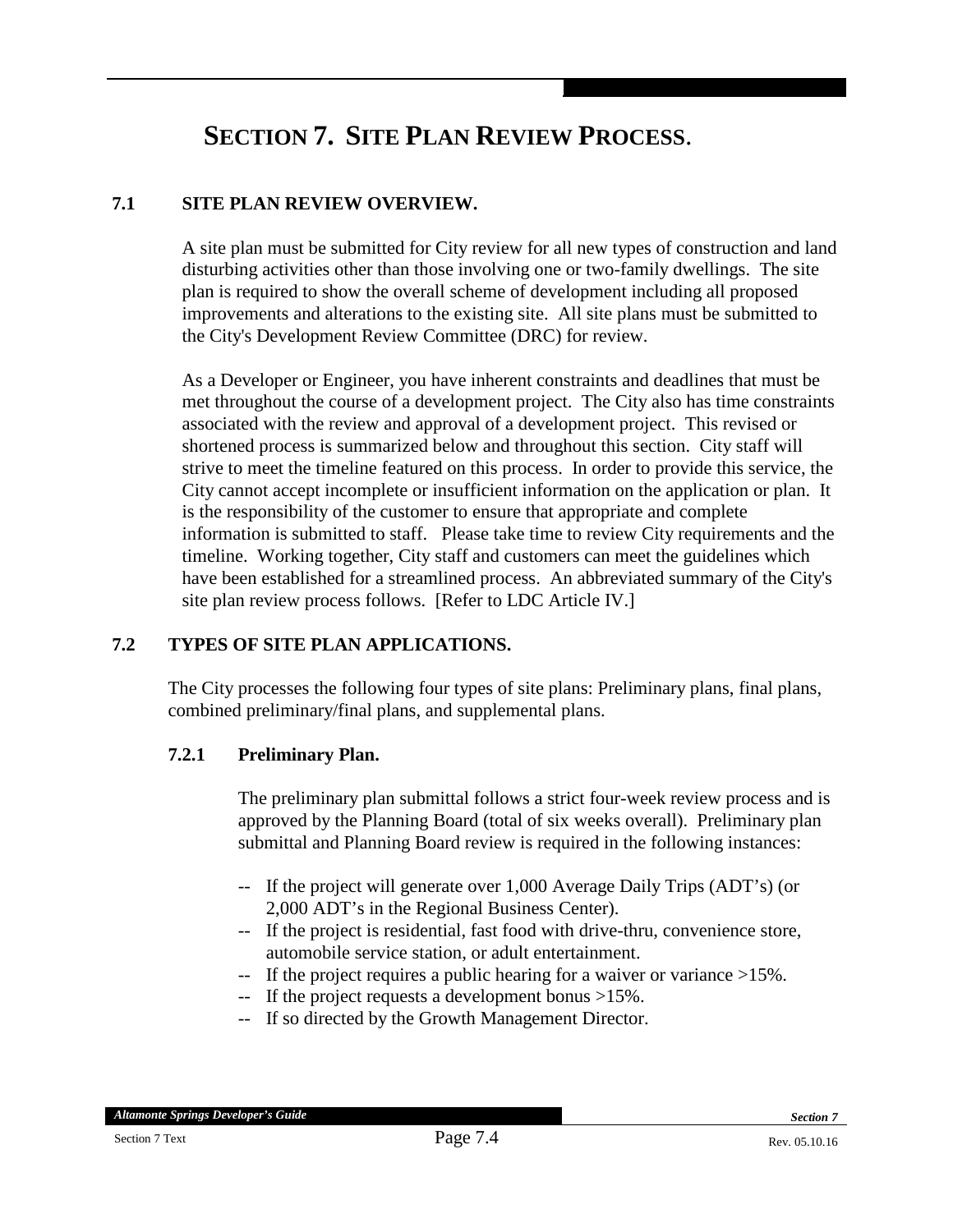If the DRC cannot recommend the plan be transmitted to the Planning Board, the application would fall into one of two categories:

- (1) The application requires revision to respond to comments and a formal rereview by the DRC. The applicant may resubmit a revised plan and a resubmittal fee at the beginning of the next application review cycle.
- (2) The application does not meet minimum submittal requirements or is so incorrectly presented that it fails to meet the basic criteria of the code, and is denied by the DRC. The applicant may submit a new preliminary plan application and fee at the beginning of a subsequent application review cycle.

Once the preliminary plan is approved, the final plan would be submitted to the DRC for review and final approval.

#### **7.2.2 Final Plan.**

Final plans are reviewed and approved by the DRC, and are used for two different situations:

- a) For developments that exceed the Planning Board review thresholds, final plans are submitted to the DRC after the Planning Board has approved the preliminary plan.
- b) Final plans are used to authorize changes in use by the DRC.

The final plan review process is an iterative two-week review cycle. The application may be approved at a regular DRC meeting once all City requirements have been satisfied.

### **7.2.3 Combined Preliminary/Final Plan.**

For developments that do not exceed the Planning Board review thresholds, a project may combine the preliminary plan and final plan reviews into one review step with the DRC. The "combined preliminary/final plan" must include all the information requirements of both the preliminary plan and the final plan, and the DRC must authorize a combined plan submittal.

#### **7.2.4 Supplemental Plan.**

Supplemental plan reviews are required for properties outside of the City limits that are connecting to City utilities. The review process is an iterative two-week review cycle. Normally, with supplemental plans and City utilities,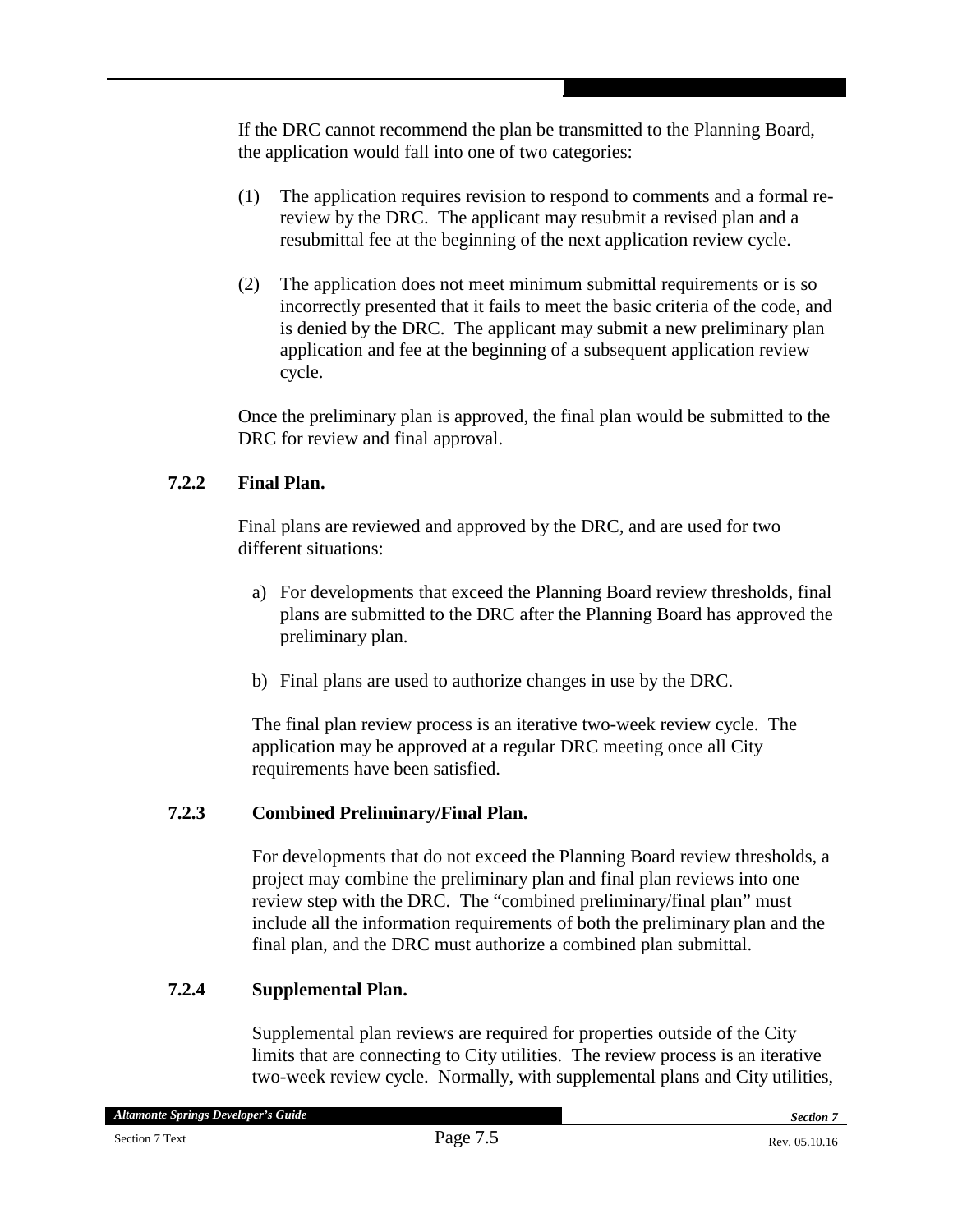a future annexation commitment is involved and the supplemental plan has to meet the greater of both the Altamonte Springs and Seminole County development regulations.

#### **7.3 PRELIMINARY PLAN REVIEW PROCESS.**

#### **7.3.1 Step 1 - Mandatory Pre-application Conference.**

|       | Timeframe:            | Pre-app conferences need to be scheduled at least four<br>weeks before the first plan submittal.                                                                                                                                                                                                |
|-------|-----------------------|-------------------------------------------------------------------------------------------------------------------------------------------------------------------------------------------------------------------------------------------------------------------------------------------------|
|       | Submittal:            | Completed Request for Pre-Application Conference form<br>and support documents as described on the form.                                                                                                                                                                                        |
|       | Deadline:             | First or third Thursday by 12:00 Noon.                                                                                                                                                                                                                                                          |
|       | Fee:                  | \$0.00                                                                                                                                                                                                                                                                                          |
|       | <b>Review Period:</b> | Pre-application submittals enter into a 12-calendar day<br>review cycle, and the applicant will be scheduled for a<br>review conference with staff on the 13 <sup>th</sup> day (a Wednesday).<br>Conferences are scheduled on a space-available basis and<br>are limited to one hour in length. |
|       | Contact:              | Growth Management at 407.571.8150, x8159 for questions.                                                                                                                                                                                                                                         |
|       | See Also:             | Flowchart for Pre-application and Sufficency Review<br>Phases, in Section 12 of the Developer's Guide.                                                                                                                                                                                          |
|       |                       | See Section 2 of the Developer's Guide for additional<br>information about pre-application conferences.                                                                                                                                                                                         |
| 7.3.2 |                       | <b>Step 2 - Mobility Solutions Report.</b>                                                                                                                                                                                                                                                      |
|       | Timeframe:            | Mobility solutions reports need to be submitted to Growth<br>Management at least one week before the preliminary plan<br>application submittal.                                                                                                                                                 |

Submittal: Mobility solutions report (five hardcopies).

Deadline: Minimum of one week before preliminary plan submittal (two weeks preferred).

Fee: \$250.00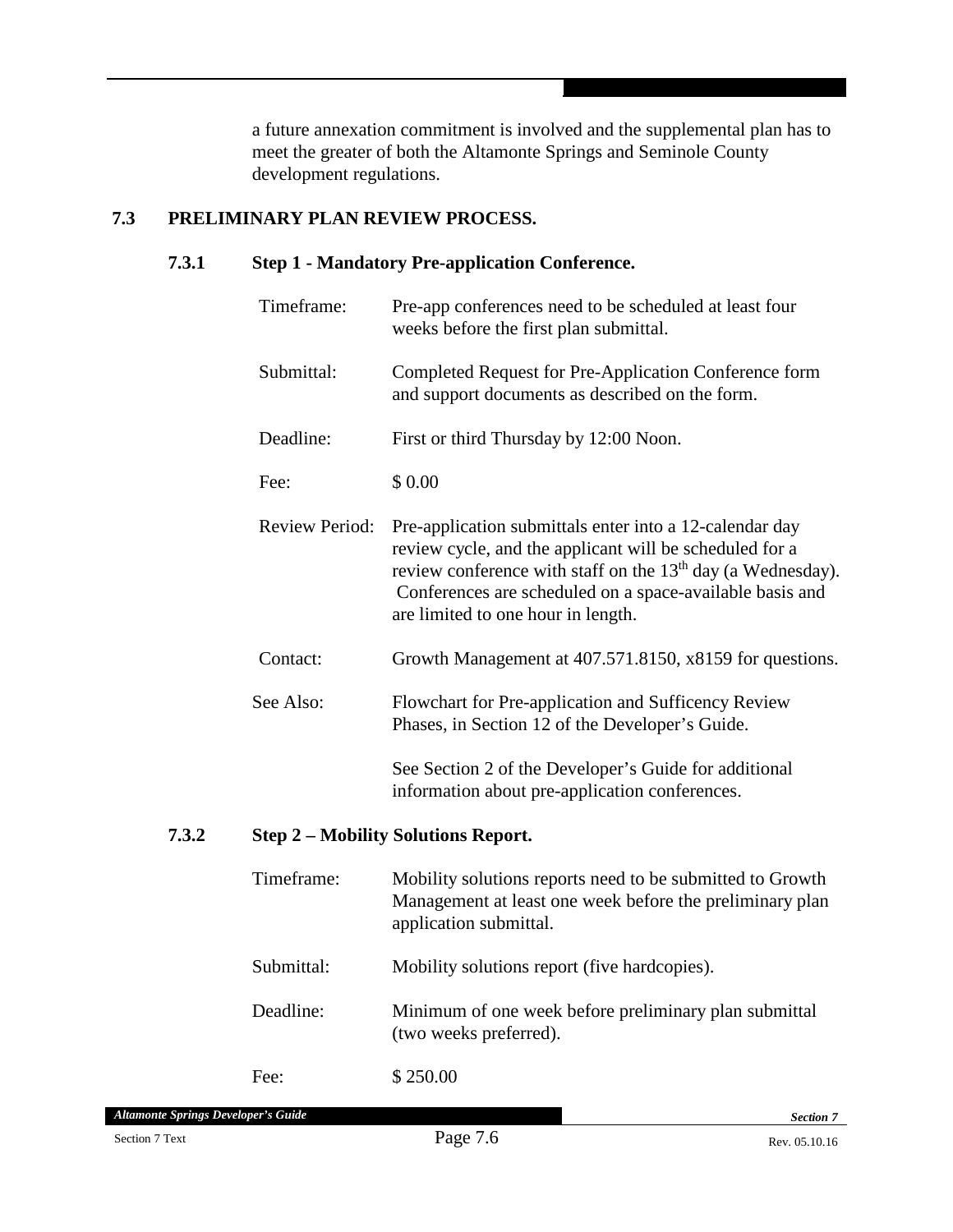| Review Period: | 14 days.                                                                                                           |
|----------------|--------------------------------------------------------------------------------------------------------------------|
| Contact:       | Senior Planner Alisha Maraviglia of Growth Management<br>at 407.571.8150, x8146, for questions.                    |
| See Also:      | Flowchart for Pre-application and Sufficiency Review<br>Phases, in Section 12 of the Developer's Guide.            |
|                | See Section 3 of the Developer's Guide for additional<br>information about mobility solutions report requirements. |

#### **Step 3 - Preliminary Plan Sufficiency Review (Optional). 7.3.3**

The sufficiency review is an optional step to help the applicant identify deficient or missing items before the formal application submittal.

Note: If a site plan is presented to the City for sufficiency review, the project's subdivision plat shall also be presented for sufficiency review, if a plat is required.

| Submittal:            | Refer to the Preliminary and Final Plan Submittal<br>Sufficiency Checklist.                               |
|-----------------------|-----------------------------------------------------------------------------------------------------------|
| Deadline:             | At least one week before site plan application submittal.                                                 |
| Fee:                  | \$0.00                                                                                                    |
| <b>Review Period:</b> | One working day.                                                                                          |
| Contact:              | Tina Demostene, Development Services Manager, at<br>407.571.8150, x8164 to schedule a sufficiency review. |
| See Also:             | Flowchart for Pre-application and Sufficiency Review<br>Phases, in Section 12 of the Developer's Guide.   |

#### **7.3.4 Step 4 - Preliminary Plan Application Submittal.**

Note: The plat must be submitted with the corresponding site plan, and all resubmissions must include both the plan and the plat.

Submittal: Refer to the Preliminary and Final Plan Review Checklist.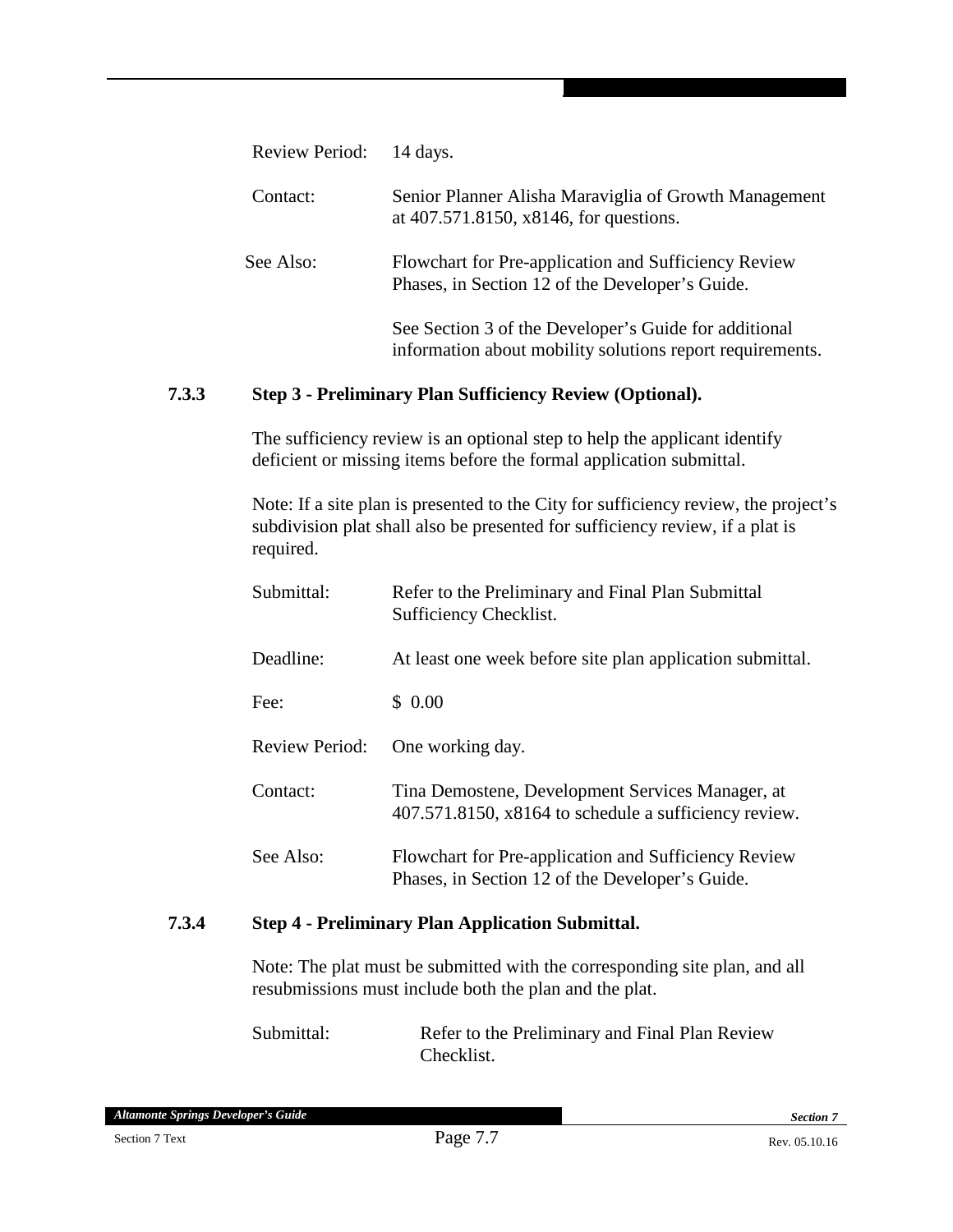|                       | Note: Waiver or variance requests over 15% require a<br>public hearing, which if properly disclosed and noted<br>on the preliminary plan submitted for review, may be<br>presented concurrently to the Planning Board with the<br>preliminary plan for approval. Failure to disclose a<br>waiver or variance will add time to the development<br>review process.                                                                                                                                                    |
|-----------------------|---------------------------------------------------------------------------------------------------------------------------------------------------------------------------------------------------------------------------------------------------------------------------------------------------------------------------------------------------------------------------------------------------------------------------------------------------------------------------------------------------------------------|
| Deadline:             | First Monday of the month.                                                                                                                                                                                                                                                                                                                                                                                                                                                                                          |
| Fee:                  | Refer to the following subsections in Section 4, Land<br><b>Development Application Fees:</b>                                                                                                                                                                                                                                                                                                                                                                                                                       |
|                       | Subsection (20), Site Plan, subdivision plan, and other<br>$-$<br>plan application review fees.<br>-- Subsection (21), Subdivision plat applications.<br>-- Subsection (26), Variance and waiver applications as<br>part of a site plan or subdivision development plan<br>application.                                                                                                                                                                                                                             |
| <b>Review Period:</b> | $+/-$ 45 calendar days from submittal to Planning Board<br>hearing. Preliminary plan applications enter into a 15-<br>calendar day review period, and the project engineer is<br>scheduled for a review conference with the DRC on the 16 <sup>th</sup><br>day (a Wednesday). If the DRC recommends the plan be<br>transmitted to the Planning Board, the applicant will<br>resubmit revised plans within one week for transmittal to<br>the Board. The Planning Board meets the second<br>Wednesday of each month. |
|                       | If the DRC cannot recommend the plan be transmitted to<br>the Planning Board, the application would fall into one of<br>two categories:                                                                                                                                                                                                                                                                                                                                                                             |
|                       | (1)<br>The application requires revision to respond to<br>comments and a formal re-review by the DRC. The<br>applicant may resubmit a revised plan and a<br>resubmittal fee at the beginning of the next<br>application review cycle.                                                                                                                                                                                                                                                                               |
|                       | (2)<br>The application does not meet minimum submittal<br>requirements or is so incorrectly presented that it<br>fails to meet the basic criteria of the code, and is<br>denied by the DRC. The applicant may submit a                                                                                                                                                                                                                                                                                              |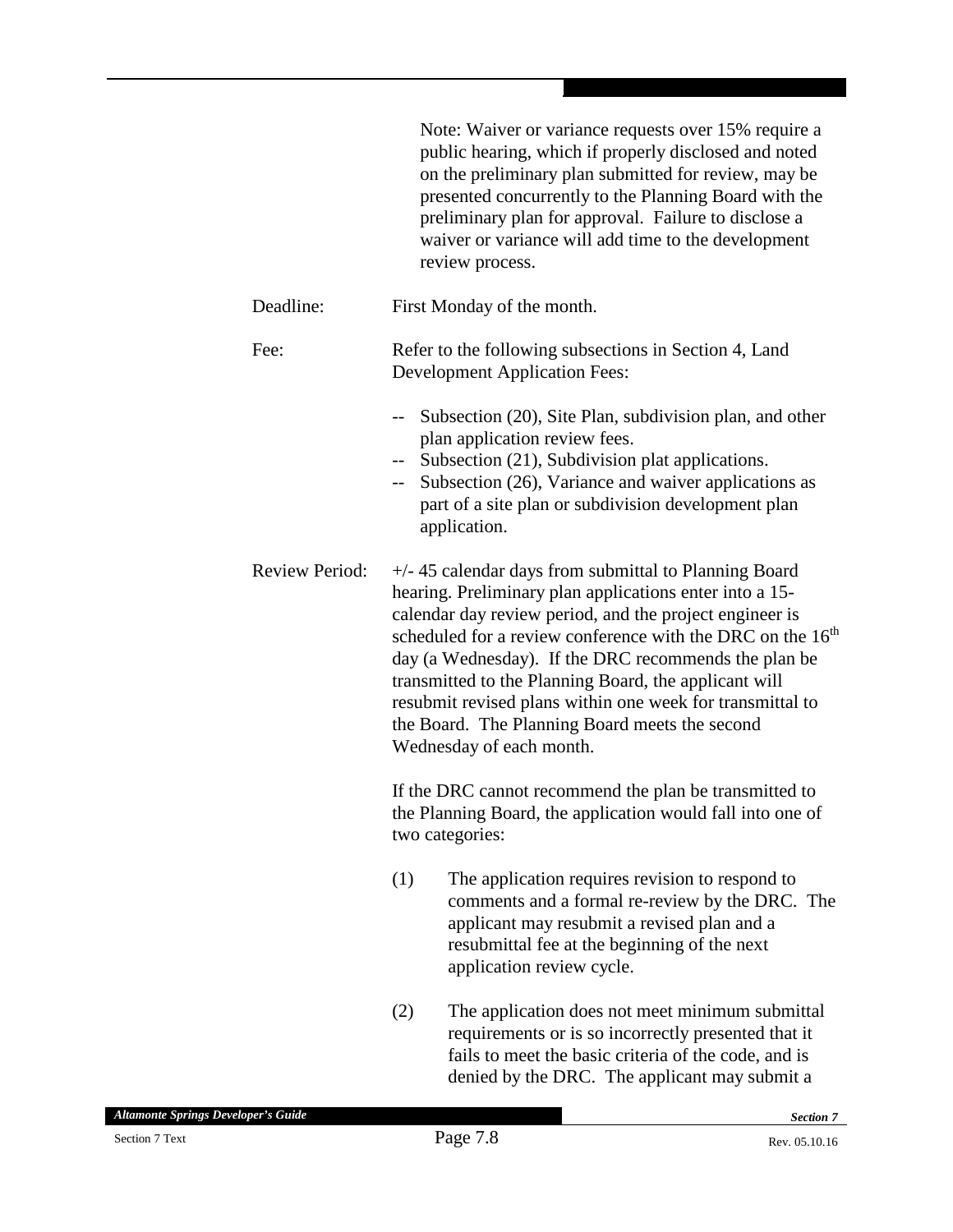new preliminary plan application and fee at the beginning of a subsequent application review cycle.

See Also: Flowchart for Preliminary Plan & Plat Review Phase, in Section 12 of the Developer's Guide.

#### **7.3.5 Preliminary Plan Review Timeframes.**

The review period includes the following steps from preliminary plan application submittal to presentation of staff report to the Planning Board:

|                      | <b>Process Step</b>                                                                                                                                                                                                                                                                                                                                                                                               | <b>Time Period</b><br>(Calendar<br>Days) | <b>Calendar Date</b>                            |
|----------------------|-------------------------------------------------------------------------------------------------------------------------------------------------------------------------------------------------------------------------------------------------------------------------------------------------------------------------------------------------------------------------------------------------------------------|------------------------------------------|-------------------------------------------------|
|                      | <b>Staff review and evaluation</b>                                                                                                                                                                                                                                                                                                                                                                                | 15 days                                  | Begins 1 <sup>st</sup> Monday of<br>month       |
| $\ddot{\phantom{0}}$ | DRC plan review meeting with customer<br>The customer is required to meet with the DRC<br>to discuss the comments and receive a non-<br>binding determination as to approval or denial.<br>Written staff review comments will be distributed<br>to DRC members and the customer. DRC may<br>accept or deny project review by Planning<br>Board based upon non-compliance with City<br>LDC submittal requirements. | 1 day                                    | 3 <sup>rd</sup> Wednesday of<br>month           |
| $\cdot$              | Acceptance of project requires resubmittal of<br>plan (13 sets) one week after the DRC<br>meeting (12:00 Noon deadline)                                                                                                                                                                                                                                                                                           | 7 days                                   | 4 <sup>th</sup> Wednesday of<br>month           |
|                      | Denial of project requires a new preliminary plan application submittal.                                                                                                                                                                                                                                                                                                                                          |                                          |                                                 |
| $\ddot{\phantom{0}}$ | Staff review of resubmitted plans and<br>drafting of Planning Board staff report                                                                                                                                                                                                                                                                                                                                  | 7 days                                   | Begins 4 <sup>th</sup> Wednesday<br>of month    |
|                      | <b>Transmittal of agenda packet to Planning</b><br><b>Board</b>                                                                                                                                                                                                                                                                                                                                                   | 7 days                                   | 1 <sup>st</sup> Wednesday of<br>following month |
| $\cdot$              | <b>Planning Board Hearing</b><br>The applicant must be present at the Planning<br>Board meeting to answer any questions the<br>Board may have about the proposed project.<br>Any conditions of approval placed on the project<br>by the Planning Board must be reflected on the<br>final site plan if applicable.                                                                                                 | 1 day                                    | 2 <sup>nd</sup> Wednesday of<br>following month |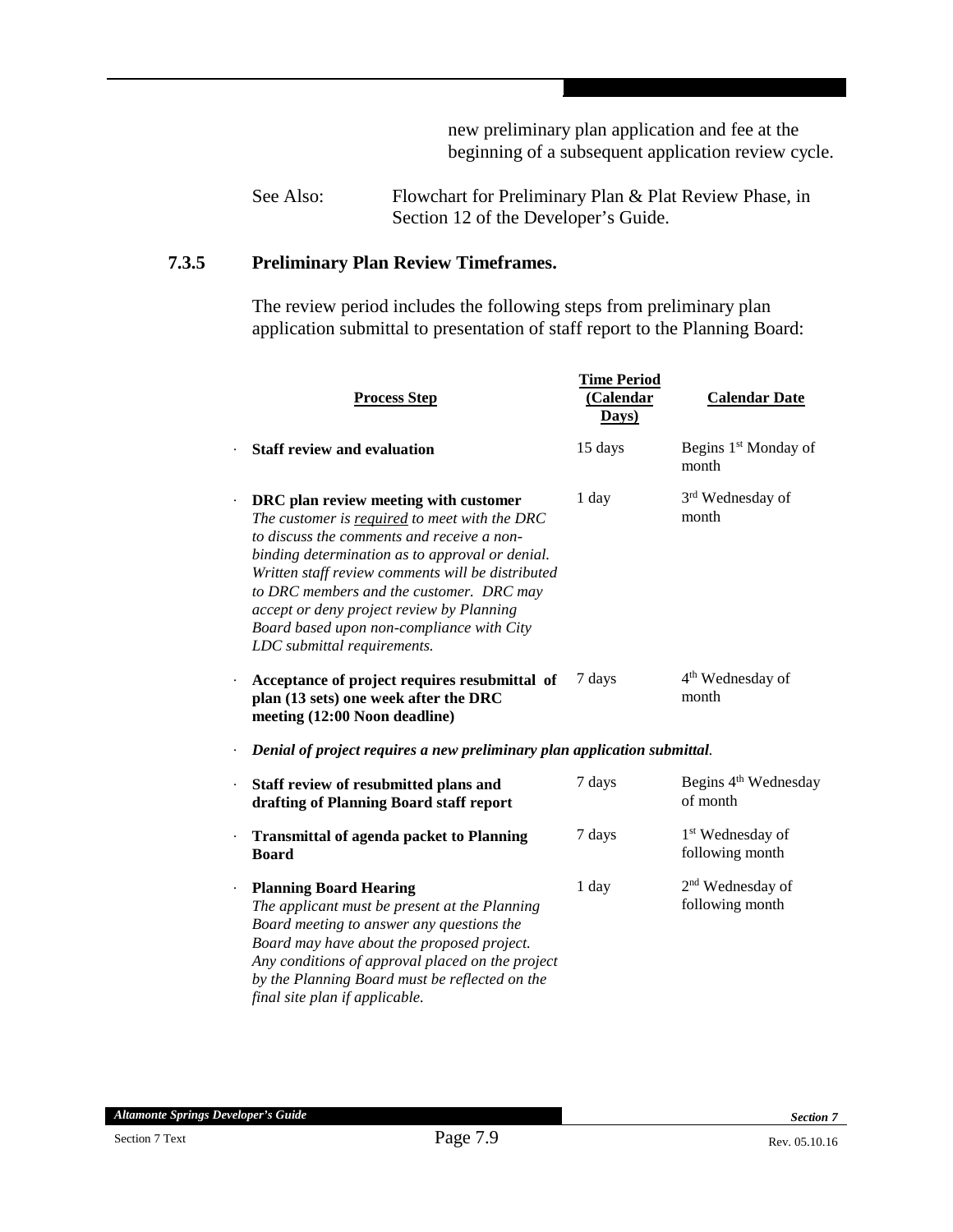#### **7.4 FINAL PLAN REVIEW PROCESS.**

#### **Includes Final Plans, Combined Preliminary/Final Plans, Supplemental Plans, and Final Site Plan Extensions.**

#### **7.4.1 Step 1 – Mandatory Pre-application Conference.**

If the project underwent preliminary plan review, the pre-application conference for the final plan is discretionary to the City and may be required for complex projects or projects where a substantial amount of time has lapsed since preliminary plan approval.

If the project did not undergo preliminary plan review, the pre-application conference is mandatory before a site plan application will be accepted.

| Required for:         | All applications except:<br>Projects that have preliminary plan approval.<br>Site plan extensions.<br>$\bullet$                                                                                                                                                                                 |
|-----------------------|-------------------------------------------------------------------------------------------------------------------------------------------------------------------------------------------------------------------------------------------------------------------------------------------------|
| Timeframe:            | Pre-app conferences need to be scheduled at least four<br>weeks before the first plan submittal.                                                                                                                                                                                                |
| Submittal:            | Completed Request for Pre-Application Conference form<br>and support documents as described on the form.                                                                                                                                                                                        |
| Deadline:             | First or third Thursday by 12:00 Noon.                                                                                                                                                                                                                                                          |
| Fee:                  | \$0.00                                                                                                                                                                                                                                                                                          |
| <b>Review Period:</b> | Pre-application submittals enter into a 12-calendar day<br>review cycle, and the applicant will be scheduled for a<br>review conference with staff on the 13 <sup>th</sup> day (a Wednesday).<br>Conferences are scheduled on a space-available basis and<br>are limited to one hour in length. |
| Contact:              | Growth Management at 407.571.8150, x8159 for questions.                                                                                                                                                                                                                                         |
| See Also:             | Flowchart for Pre-application and Sufficiency Review<br>Phases, in Section 12 of the Developer's Guide.                                                                                                                                                                                         |
|                       | See Section 2 of the Developer's Guide for additional<br>information about pre-application conferences.                                                                                                                                                                                         |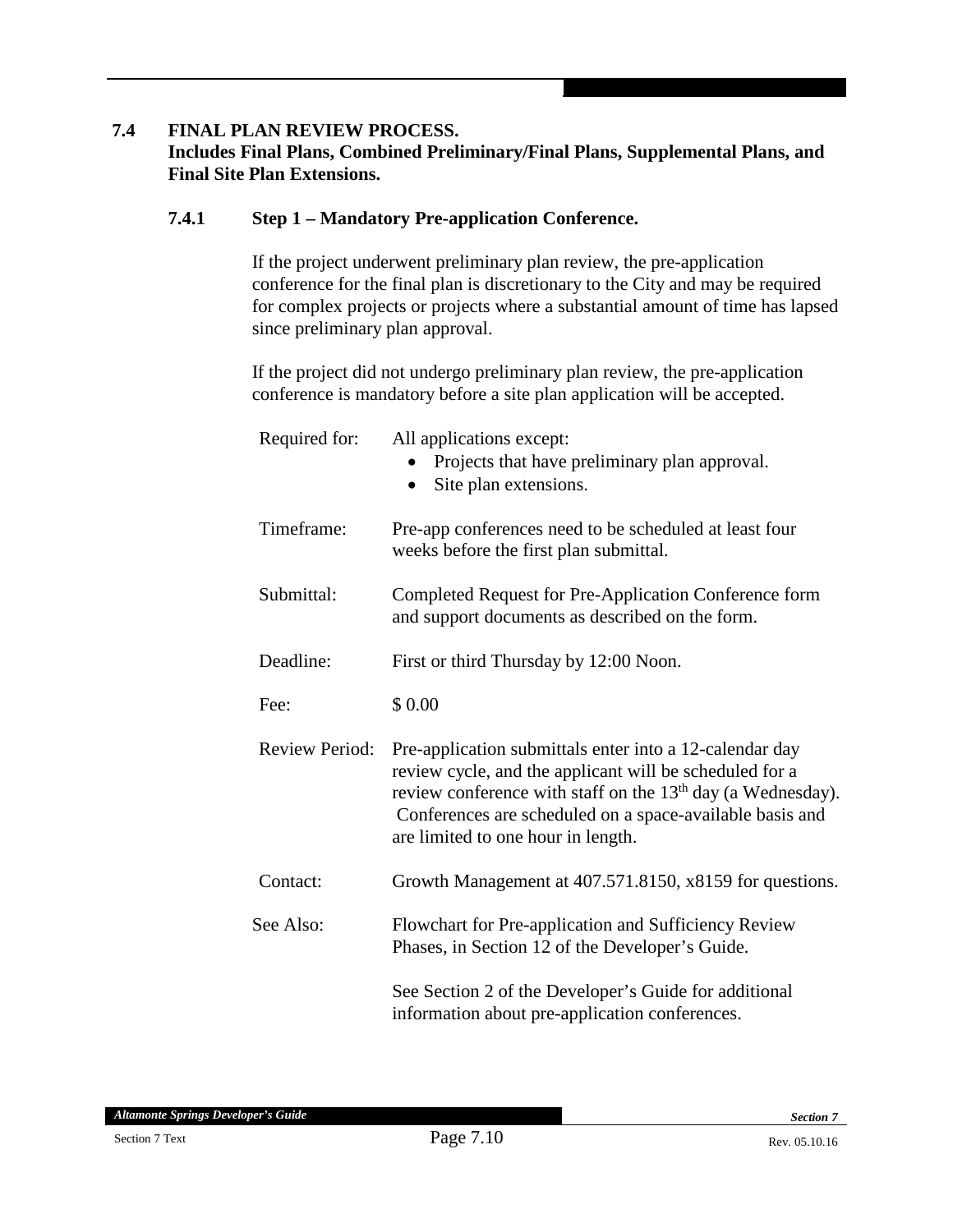| 7.4.2 | <b>Step 2 - Mobility Solutions Report.</b> |                                                                                                                                          |  |
|-------|--------------------------------------------|------------------------------------------------------------------------------------------------------------------------------------------|--|
|       | Required for:                              | All applications except:<br>Projects that have preliminary plan approval.<br>Supplemental plans.<br>$\bullet$<br>Site plan extensions.   |  |
|       | Timeframe:                                 | Mobility solutions reports need to be submitted to Growth<br>Management at least one week before the site plan<br>application submittal. |  |
|       | Submittal:                                 | Mobility solutions report (five hardcopies).                                                                                             |  |
|       | Deadline:                                  | Minimum of one week before preliminary plan submittal<br>(two weeks preferred).                                                          |  |
|       | Fee:                                       | \$250.00                                                                                                                                 |  |
|       | <b>Review Period:</b>                      | 14 days.                                                                                                                                 |  |
|       | Contact:                                   | Senior Planner Alisha Maraviglia of Growth Management<br>at 407.571.8150, x8146, for questions.                                          |  |
|       | See Also:                                  | Flowchart for Pre-application and Sufficiency Review<br>Phases, in Section 12 of the Developer's Guide.                                  |  |
|       |                                            | See Section 3 of the Developer's Guide for additional<br>information about mobility solutions report requirements.                       |  |

#### **7.4.3 Step 3 - Final Plan Sufficiency Review (Optional).**

The sufficiency review is an optional step to help the applicant identify deficient or missing items before the formal application submittal.

Note: If a site plan is presented to the City for sufficiency review, the project's subdivision plat shall also be presented for sufficiency review, if a plat is required.

| Submittal: | Refer to the Preliminary and Final Plan Submittal<br>Sufficiency Checklist. |
|------------|-----------------------------------------------------------------------------|
| Deadline:  | One week before site plan submittal.                                        |
| Fee:       | \$0.00                                                                      |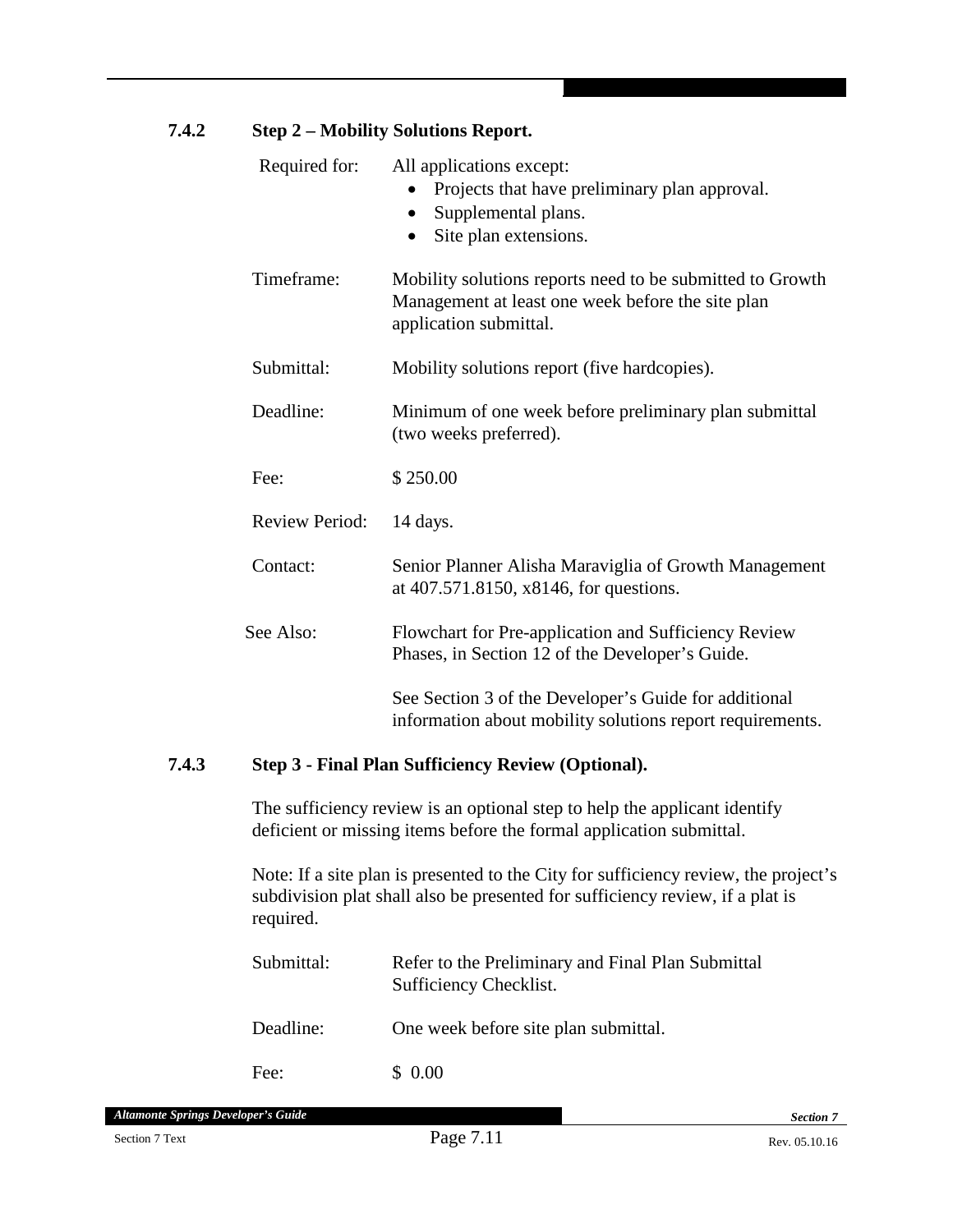|           | Review Period: One working day.                                                                           |
|-----------|-----------------------------------------------------------------------------------------------------------|
| Contact:  | Tina Demostene, Development Services Manager, at<br>407.571.8150, x8164 to schedule a sufficiency review. |
| See Also: | Flowchart for Pre-application and Sufficiency Review<br>Phases, in Section 12 of the Developer's Guide.   |

#### **7.4.4 Step 4- Final Plan Application Submittal.**

Note: The plat must be submitted with the corresponding site plan, and all resubmissions must include both the plan and the plat.

| Submittal:            | Refer to the Preliminary and Final Plan Review Checklist.                                                                                                                                                                                                                                                                                                                           |
|-----------------------|-------------------------------------------------------------------------------------------------------------------------------------------------------------------------------------------------------------------------------------------------------------------------------------------------------------------------------------------------------------------------------------|
| Deadline:             | First or third Thursday by 12:00 Noon.                                                                                                                                                                                                                                                                                                                                              |
| Fee:                  | Refer to the following subsections in Section 4, Land<br><b>Development Application Fees:</b><br>Subsection (20), Site Plan, subdivision plan, and other<br>plan application review fees.<br>Subsection (21), Subdivision plat applications.<br>Subsection (26), Variance and waiver applications as<br>$--$<br>part of a site plan or subdivision development plan<br>application. |
| <b>Review Period:</b> | Final plan submittals enter into a 12-calendar day review<br>cycle, and the project engineer is scheduled for a review<br>conference with the DRC on the $13th$ day (a Wednesday).<br>Approval of the final plan is customer driven. The plan<br>may be approved by the DRC at its regular meeting when it<br>is determined that the plan satisfactorily meets LDC<br>requirements. |
| Resubmittals:         | Must occur within 60 calendar days (two months) of the<br>last City review, or the application shall expire.                                                                                                                                                                                                                                                                        |
| See Also:             | Flowchart for Final Plan & Plat and Combined Preliminary/<br>Final Plan & Plat Review Phase, in Section 12 of the<br>Developer's Guide.                                                                                                                                                                                                                                             |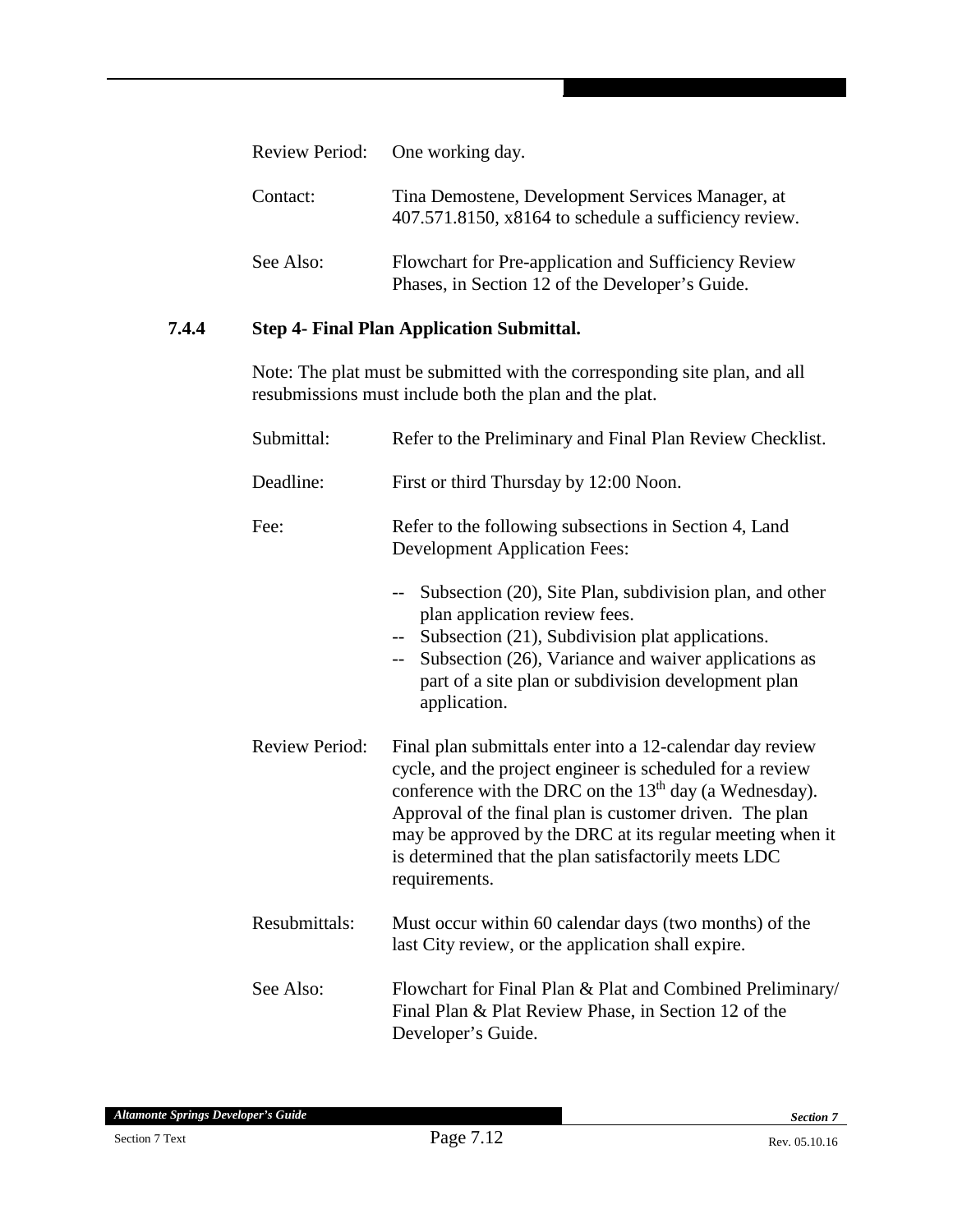#### **7.5 DEVELOPER'S AGREEMENTS.**

If determined necessary by the City to secure the future performance of any conditions imposed by the City or representations made by the developer, an executed developer's agreement may be required. Refer to Section 9 - General Development Requirements, and referenced Sections of the City's LDC therein, for detailed information pertaining to developer's agreements.

#### **7.6 CERTIFICATE OF OCCUPANCY REQUIREMENTS.**

Where property is platted a Certificate of Subdivision Completion will be prepared for approval by the City Manager prior to the City's issuance of any Certificates of Occupancy. In exceptional cases the City may waive the completion requirements and permit limited occupancy for model homes prior to the issuance of a certificate of completion in accordance with the provisions and conditions as outlined in the City's Land Development Code. [Refer to LDC Section 5.6.3 and Article XVI.] When property developed on existing platted property or parceled land, a Certificate of Occupancy will serve as the City's acceptance of the project. At minimum, the owner/developer will be required to submit the following applicable documents to the Public Works Department to satisfy the City's Certificate of Occupancy requirements:

- -- As-built Surveys.
- -- Record Drawings.
- -- Final Inspection Results and Test Reports.

Refer to Section 6 - Subdivision Review Process, Certificate of Completion Requirements, and referenced sections of the City's LDC therein, for detailed information pertaining to document submittal for each of the items listed.

When utility systems are constructed or extended or utility systems are conveyed to the City for ownership and maintenance, the owner/developer will be required to submit the following applicable documents to the City's Public Works Department to satisfy the City's Certificate of Occupancy requirements.

- -- Florida Department of Environmental Protection Clearances.
- -- Stormwater Letter.
- -- Final Itemized Construction Costs.
- -- Maintenance Bond.
- -- Bill of Sale.
- -- Easements.
- -- Meter Easement Agreement.
- -- Surveyor's Letter (if City GIS monuments are disturbed).
- -- Lift Station Fees.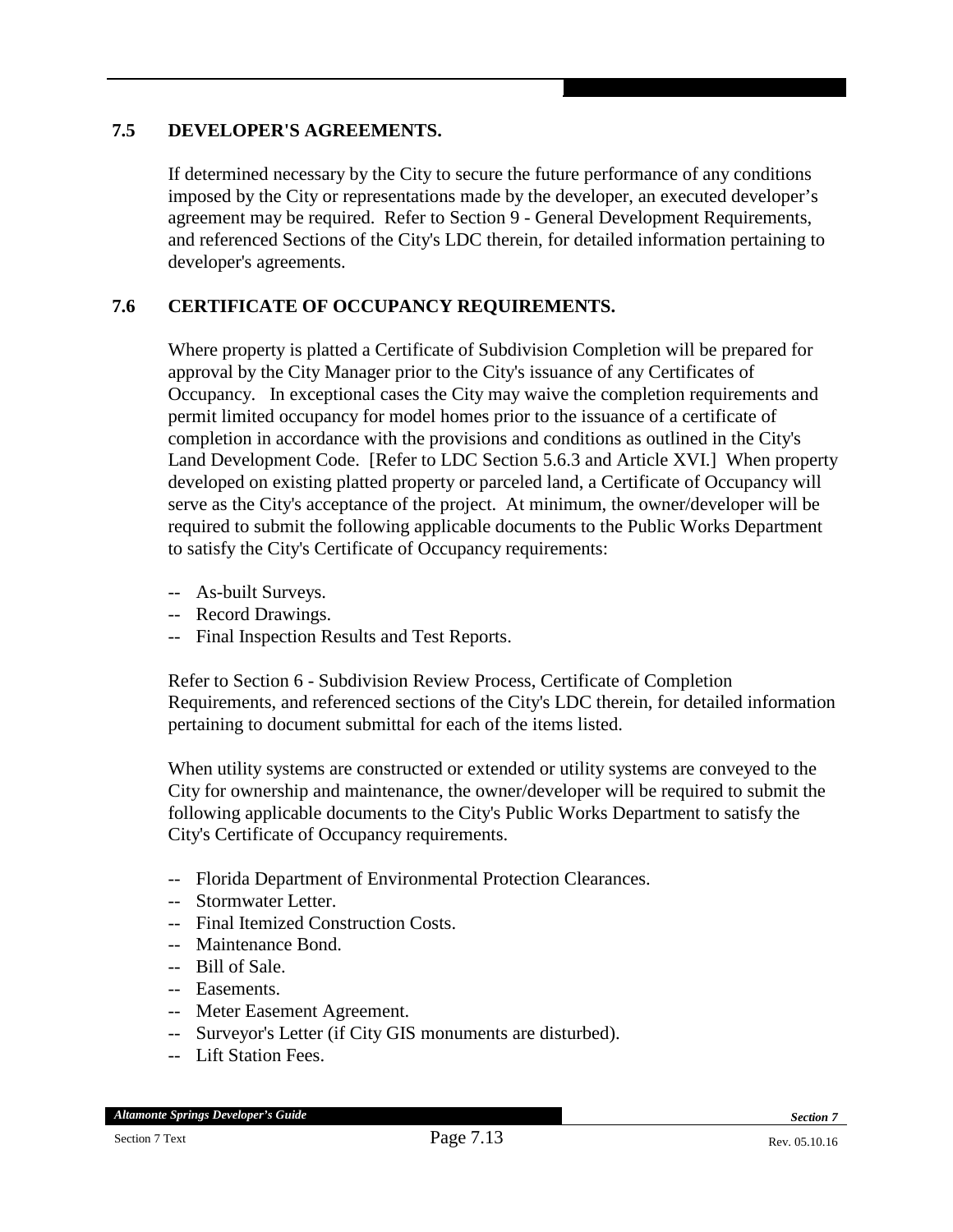Refer to Section 6 - Subdivision Review Process, Certificate of Completion Requirements, and referenced sections of the City's LDC therein, for detailed information pertaining to document submittal for each of the items listed.

Refer to Section 11 - Building Permit Issuance, Construction, and Project Close-out, and referenced sections of the City's LDC therein, for detailed information pertaining to the City's application for project completion process.

Questions about Certificate of Occupancy requirements may be directed to the following departments:

- -- Public Works: City Engineer at 407.571.8340.
- -- Building/Fire Safety: Deputy Building Official at 407.571.8431.
- -- Growth Management/Development Services: Development Specialist at 407.871.8150, x8147.

#### **7.7 REVISIONS TO APPROVED SITE PLANS.**

City DRC review and approval of a site plan revision is necessary for changes to the approved site plan for site, landscaping, utilities, minor building modifications that do not increase floor area, or other elements of the City-approved site plan. All requests to the City for revisions must originate with, and be coordinated by, the project engineer.

#### **7.7.1 Site Plan Revision Application Review Process.**

| Submittal: | Refer to the Site Plan Revision Application form.                                                                                                                                                                                        |  |  |  |
|------------|------------------------------------------------------------------------------------------------------------------------------------------------------------------------------------------------------------------------------------------|--|--|--|
|            | Note: Development waiver or variance requests over 15%<br>will require a public hearing before the Planning Board and<br>add time to the development review process.                                                                     |  |  |  |
|            | All revisions must be clouded, and noted in the revision<br>block of each sheet.                                                                                                                                                         |  |  |  |
| Deadline:  | First or third Thursday.                                                                                                                                                                                                                 |  |  |  |
| Fee:       | Refer to the following subsections in Section 4, Land<br><b>Development Application Fees:</b>                                                                                                                                            |  |  |  |
|            | Subsection (20), Site Plan, subdivision plan, and other<br>$- -$<br>plan application review fees.<br>Subsection (26), Variance and waiver applications as<br>$--$<br>part of a site plan or subdivision development plan<br>application. |  |  |  |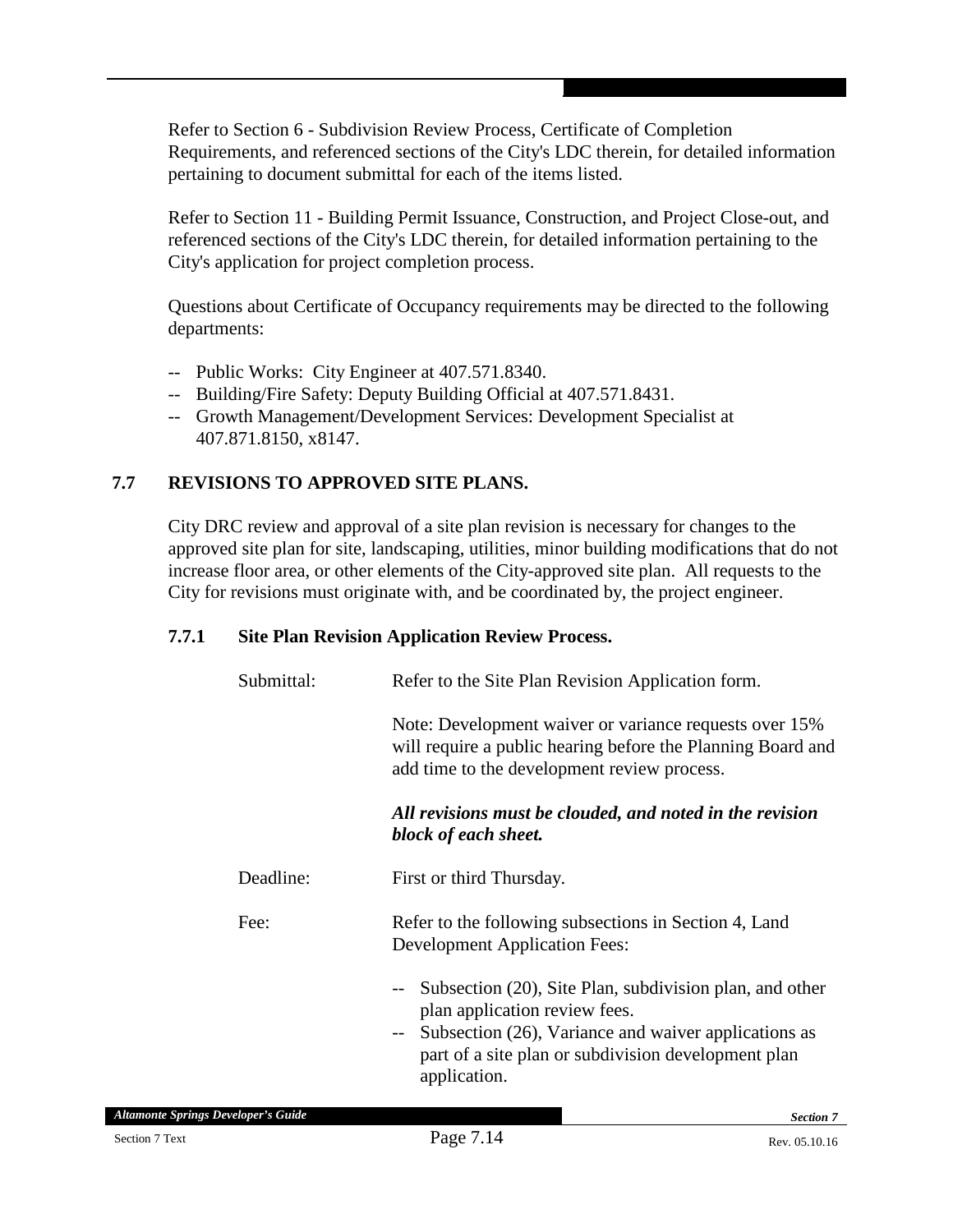Review Period: Site plan revision submittals enter into a 12-calendar day review cycle. Comments or an approval will be emailed to the project engineer on the 13th day (a Wednesday). Approval of the site plan revision is customer driven. The plan may be approved by the DRC at its regular meeting when it is determined that the plan satisfactorily meets LDC requirements. Resubmittals: Must occur within 60 calendar days (two months) of the last City review, or the application shall expire. Contact: Growth Management at 407.571.8150, x8159, with questions.

#### **7.7.2 Field Change Review Process.**

The City Engineering Inspector, in consultation with the DRC department having jurisdiction over the issue, may determine that the changes fall below the need for a site plan revision and are acceptable to be processed as a field change. All requests to the City for changes must originate in writing, via the Field Change Request Form, with the project engineer, and must be approved in writing by the appropriate City staff member. A copy of all such written authorizations must be provided to the Engineering Inspector.

#### **7.8 PLANNING BOARD THRESHOLDS.**

Under LDC Section 4.2.2.4.1, Site Plan Review Exceptions, a project is exempt from Planning Board review if it does not exceed the following thresholds:

- a) Inside the Regional Business Center, projects up to 2,000 Average Daily Trips (ADT's), and which do not exceed 100,000 square feet.
- b) Outside of the Regional Business Center, projects up to 1,000 Average Daily Trips (ADT's), and which do not exceed 60,000 square feet.
- c) Building additions and/or modifications which do not cause the cumulative development intensity to exceed these limits would not require Planning Board approval.

However, regardless of the above thresholds, Planning Board approval is required for the following types of development projects:

a) Fast food restaurants with drive-thru windows.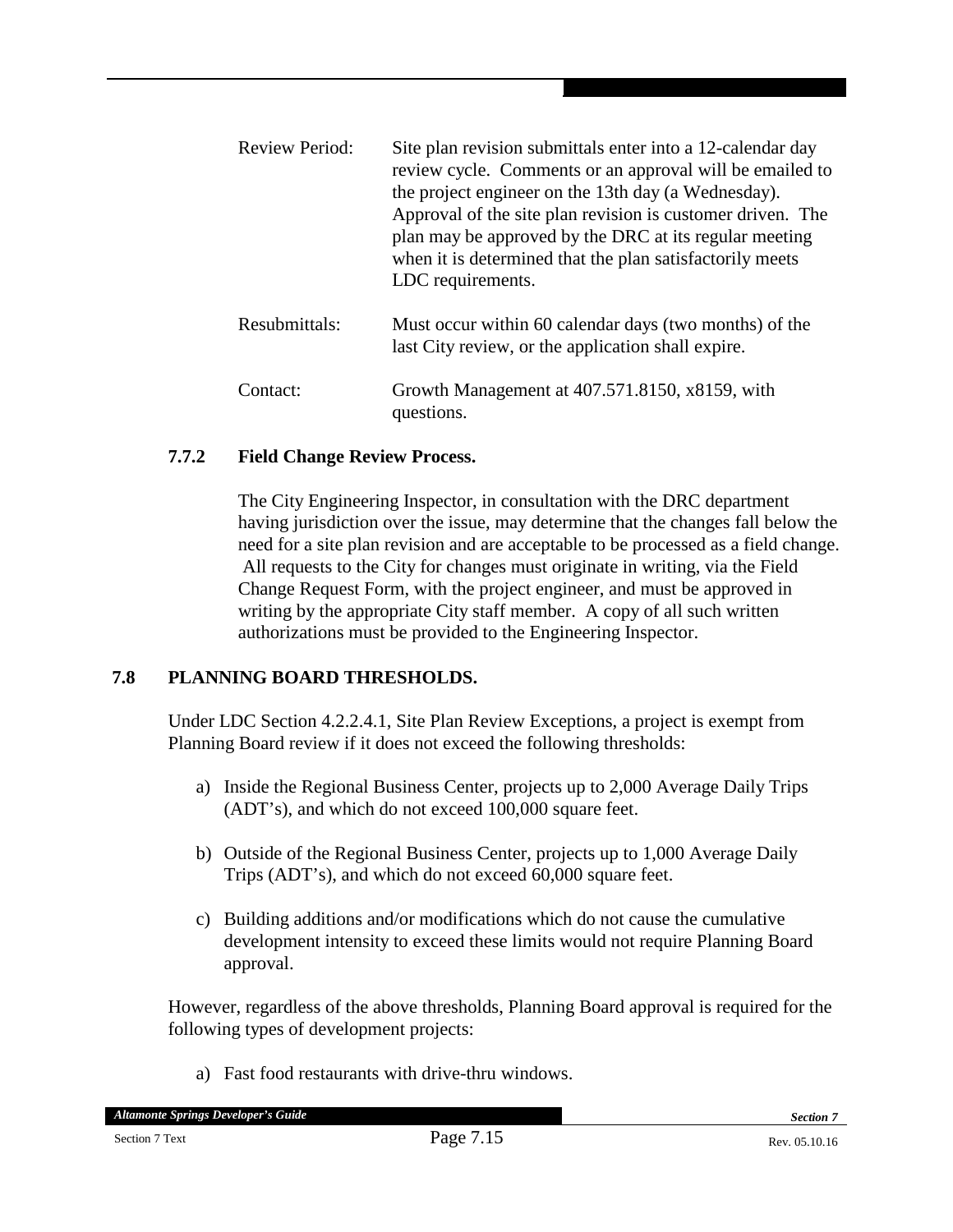- b) Convenience stores, with or without fuel sales.
- c) Automobile service stations, with or without convenience stores.
- d) Adult entertainment.
- e) Any project proposing waivers, variances, or development bonuses greater than 15%.
- f) All residential subdivisions.

#### **7.9 SAMPLE ADT-TO-SQUARE FOOTAGE CORRELATION.**

Table 7.1 shows the 1,000 and 2,000 Average Daily Trip (ADT) thresholds for sample land uses for comparison purposes. The table provides an idea of how large various projects would have to be to exceed a threshold level. Note that the information in this table is for illustrative purposes only. The actual ADT analysis will be conducted by the applicant based upon the latest ITE rates, and confirmed by Growth Management.

#### **7.10 SITE PLAN REVIEW PROCESS PATHS.**

The site plan review process accommodates three paths to development approval, which allows a much greater level of flexibility and customization. Those plans going to the Planning Board for approval submit a preliminary plan. However, plans that do not have to go to the Planning Board for approval may submit a preliminary plan and a final plan in a two-step process, or submit a combined preliminary/final plan for review. Refer to Table 7.2 for an overview of the various review process paths.

#### **7.11 SITE PLAN PROCESS FLOWCHARTS.**

Development process flowcharts are located in Section 12 of the Developer's Guide.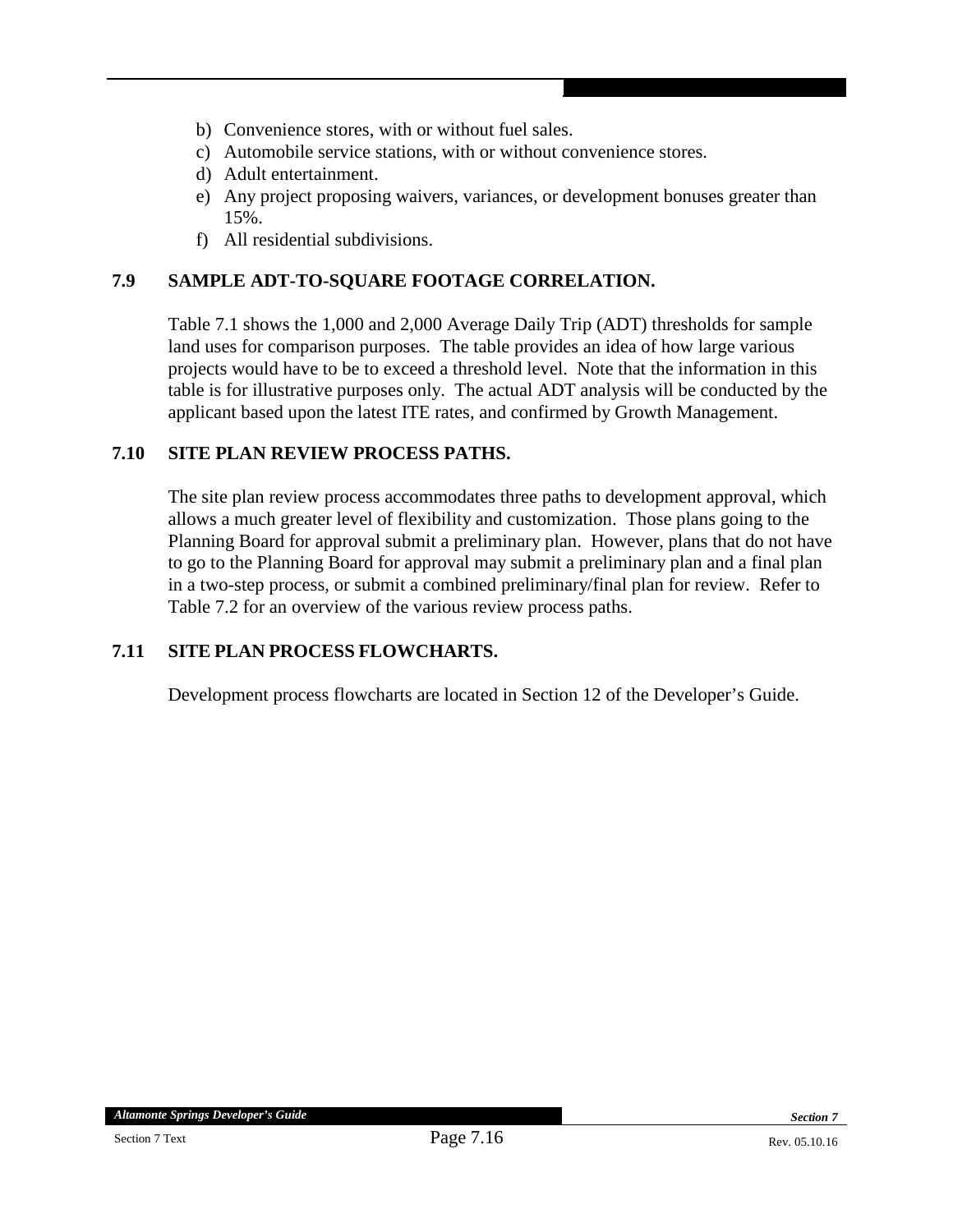| <b>TABLE 7.1.</b><br>SAMPLE ADT-TO-SQUARE FOOTAGE CORRELATION. |                                                                                                                           |                                 |                               |                             |  |
|----------------------------------------------------------------|---------------------------------------------------------------------------------------------------------------------------|---------------------------------|-------------------------------|-----------------------------|--|
| <b>ITE</b><br>Code                                             | <b>Use</b>                                                                                                                | <b>Trip Generation</b><br>Rate* | Sq. Ft. per<br>$1,000$ ADT's* | Sq. Ft. per<br>2,000 ADT's* |  |
| 110                                                            | General Light Industrial                                                                                                  | 6.97                            | 143,472                       | 286,944                     |  |
| 140                                                            | Manufacturing                                                                                                             | 3.82                            | 261,780                       | 523,560                     |  |
| 150                                                            | Warehousing                                                                                                               | 3.56                            | 280,898                       | 561,797                     |  |
| 220                                                            | Apartment                                                                                                                 | 6.65/DU                         | 150 DU's                      | 301 DU's                    |  |
| 254                                                            | <b>ACLF</b>                                                                                                               | $2.74$ /Beds                    | 365Beds                       | 730 Beds                    |  |
| 310                                                            | Hotel                                                                                                                     | 8.92/Room                       | 112 Rooms                     | 224 Rooms                   |  |
| 710                                                            | Office (100,000 sq ft range)                                                                                              | 11.01                           | 90,827                        | 181,653                     |  |
| 720                                                            | <b>Medical Office</b>                                                                                                     | 36.13                           | 27,678                        | 55,356                      |  |
| 814                                                            | <b>Specialty Retail</b>                                                                                                   | 44.32                           | 22,563                        | 45,126                      |  |
| 813                                                            | <b>Freestanding Discount Superstore</b>                                                                                   | 53.13                           | 18,821                        | 37,643                      |  |
| 815                                                            | <b>Discount Store</b>                                                                                                     | 57.24                           | 17,470                        | 34,940                      |  |
| 820                                                            | Shopping Center (50,000 sq ft range)                                                                                      | 42.94                           | 23,288                        | 46,576                      |  |
| 931                                                            | <b>Quality Restaurant</b>                                                                                                 | 89.95                           | 11,117                        | 22,235                      |  |
| 932                                                            | High Turnover (Sit Down) Restaurant                                                                                       | 127.15                          | 7,864                         | 15,729                      |  |
| 934                                                            | Fast Food with Drive Thru                                                                                                 | 496.12                          | 2,016                         | 4,031                       |  |
| 850                                                            | Supermarket                                                                                                               | 102.24                          | 9,780                         | 19,561                      |  |
| 845                                                            | Service Station with Convenience                                                                                          | 162.78/Pump                     | 6 Pumps                       | 12 Pumps                    |  |
| 851                                                            | Convenience Market                                                                                                        | 737.99                          | 1,355                         | 2,710                       |  |
| 853                                                            | Convenience Market with Service Station                                                                                   | 845.6                           | 1,183                         | 2,365                       |  |
| 912                                                            | Drive-In Bank                                                                                                             | 148.15                          | 6,749                         | 13,499                      |  |
|                                                                | * Per 1,000 or 2,000 ADT's, unless otherwise noted. ADT's based on Trip Generation, Institute of Traffic Engineers, $8^h$ |                                 |                               |                             |  |

*Edition, and may change with future editions.*